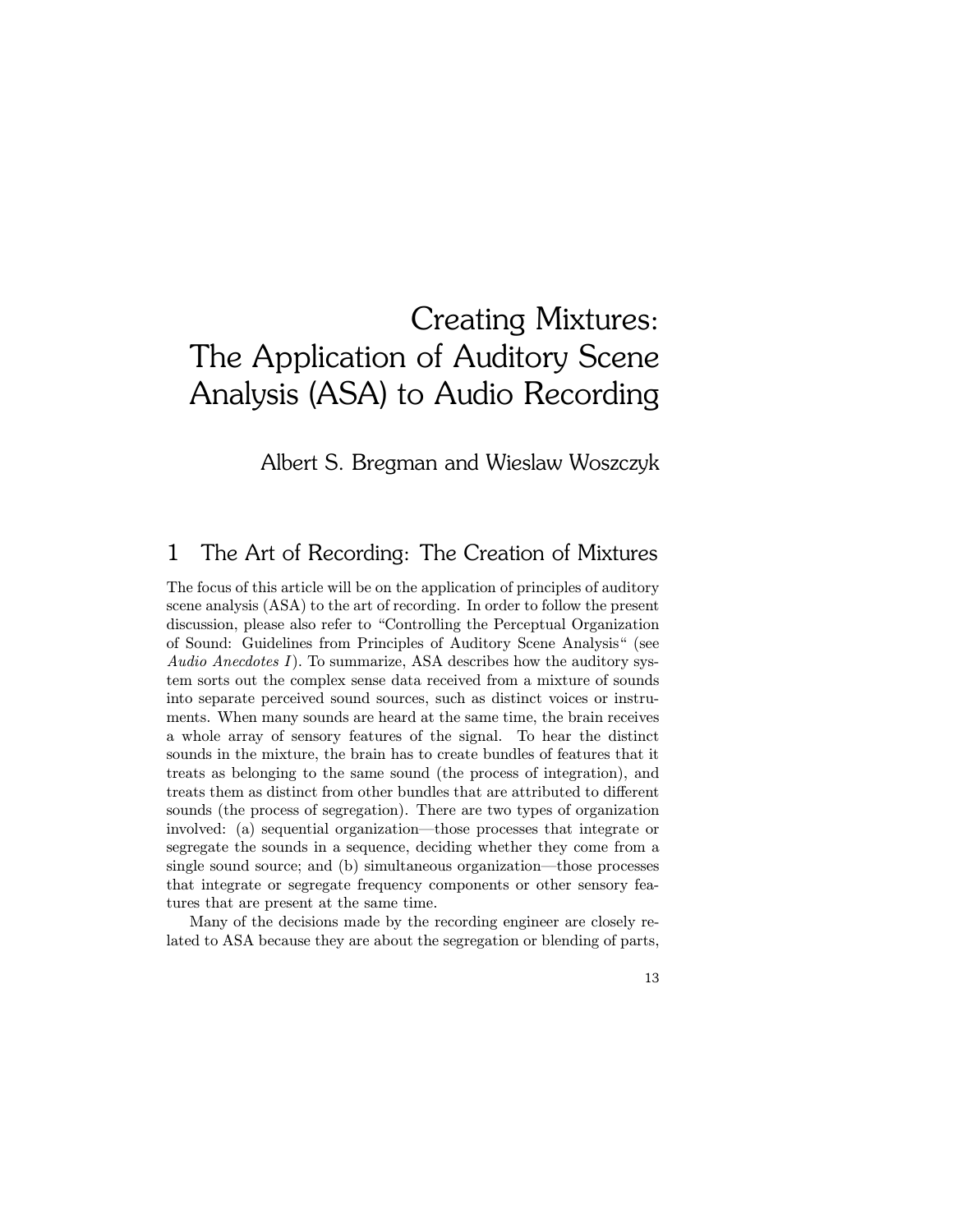where the parts are the different tracks that have been recorded of acoustic instruments and voices, synthetic and sampled natural sounds, effects (transformed sounds), room sounds, ambiances, etc. (see the articles by Dan Levitin, "Instrument (and Vocal) Recording Tips and Tricks" (see Audio Anecdotes  $I$ ) and "How Music Recordings are Made" (page 1).

# 2 General Guideline

The general guideline from which all the detailed ones follow comes from the definitions of integration and segregation: to cause sounds to be distinct, strengthen the ASA cues that favor segregation, and to blend them, weaken those cues. We are not implying that ASA principles can tell recording engineers how to pursue their craft. Perhaps, however, by becoming aware of the general principles of perceptual grouping, as they have been uncovered in the laboratory, recording engineers can understand why their methods are successful. It is also possible that ASA principles might supply a framework upon which their craft could be systematized.

# 3 The Use of Space (Loudspeaker Separation)

An important technique that the audio engineer uses is the spatial placement of the numerous recorded tracks into two, three, five, or more spaced apart loudspeakers. One aspect of the art of mixing is to decide which of the original recorded tracks to mix into the same loudspeaker, which to separate into different speakers, and which to distribute across speakers.

As a crude first step, one could say that if you mix two sounds, A and B, into the same speaker, or into all speakers, they will blend, and if you mix them into separate speakers, they will be perceived as more distinct. However, research has shown that unless A and B differ in other ways, as well as in their spatial locations, their separation in space will do little to segregate them. In other words, if A and B are synchronous in onset, have the same amplitude envelopes, and the same kinds of attacks, spatial separation won't segregate them very well even though they have different pitches and timbres. Therefore, separating two steady-state sounds in space doesn't make them easier to segregate [1]. Spatial separation seems to work by accentuating the segregation that is based on other dissimilarities between the sounds. Happily, in any two sequences of sounds outside the psychophysicist's laboratory, there are many differences between them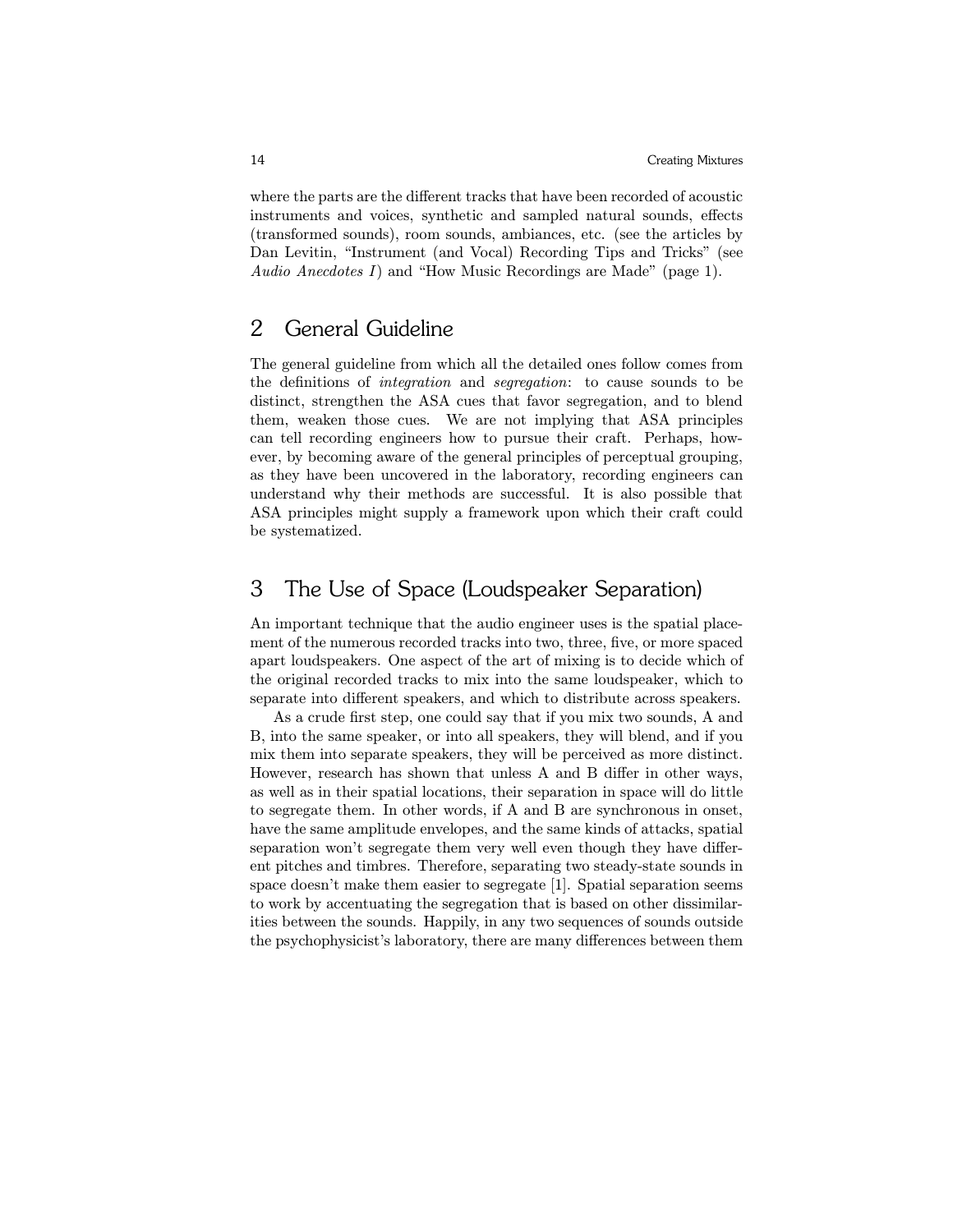#### 4. Filtering and Equalizing 15

from moment to moment: Their amplitude envelopes are rarely exactly correlated. Their attacks don't exactly overlap in time. Their pitches usually don't change in parallel. This is why spatial differences can be used effectively by the audio engineer to segregate signals, especially when they differ in their temporal characteristics, and when their difference in distance or angular separation is large. Similarly, mixing different instruments into the same loudspeaker, or spreading all of them out over a few speakers will contribute to the blending of their sounds.

### 4 Filtering and Equalizing

We know that the sequential grouping of sounds is affected by their timbres; this means that the ear will be more easily able to follow the same instrument or voice over time, if it has a unique timbre. There are two ways in which timbre might affect perception: (a) by providing features that the listener can track voluntarily over time; and (b) by influencing the automatic, bottom-up grouping of the sounds in a sequence. It is by no means certain that every feature that permits voluntary tracking is also a basis for automatic sequential grouping.

For both these forms of grouping, two of the most important features of timbre are the formant structure of a sound (layout of major peaks in its spectral envelope), and its onset and decay transients. Each musical instrument has a distinctive formant structure, which provides it with an "auditory signature" that can be tracked over time. However, transient structure (onset and offset) as well as dynamic envelope and fluctuations are also very important for the identification and tracking of a sound source. Playing any recorded sound backward preserves its spectral shape, but makes the source difficult to recognize particularly in the case of percussion, bells, piano, and plucked instruments. Audio Example 5 which appears on the accompanying CD-ROM presents four ten-second recordings of different solo instruments played backwards. Can you recognize the instruments? You can find the answers at the end of this article.

It has been demonstrated that when onsets of instrumental sounds are edited out, leaving only the sustained sounds, perception and classification of musical instruments is confused. A cornet, for example, can be mistaken for a violin, a cello for a bassoon, a French horn for a flute. Possibly, because onsets precede the sustained portions and are free of their own reverberation, transients can provide reliable cues in source identification. The nonstationary and resonant nature of musical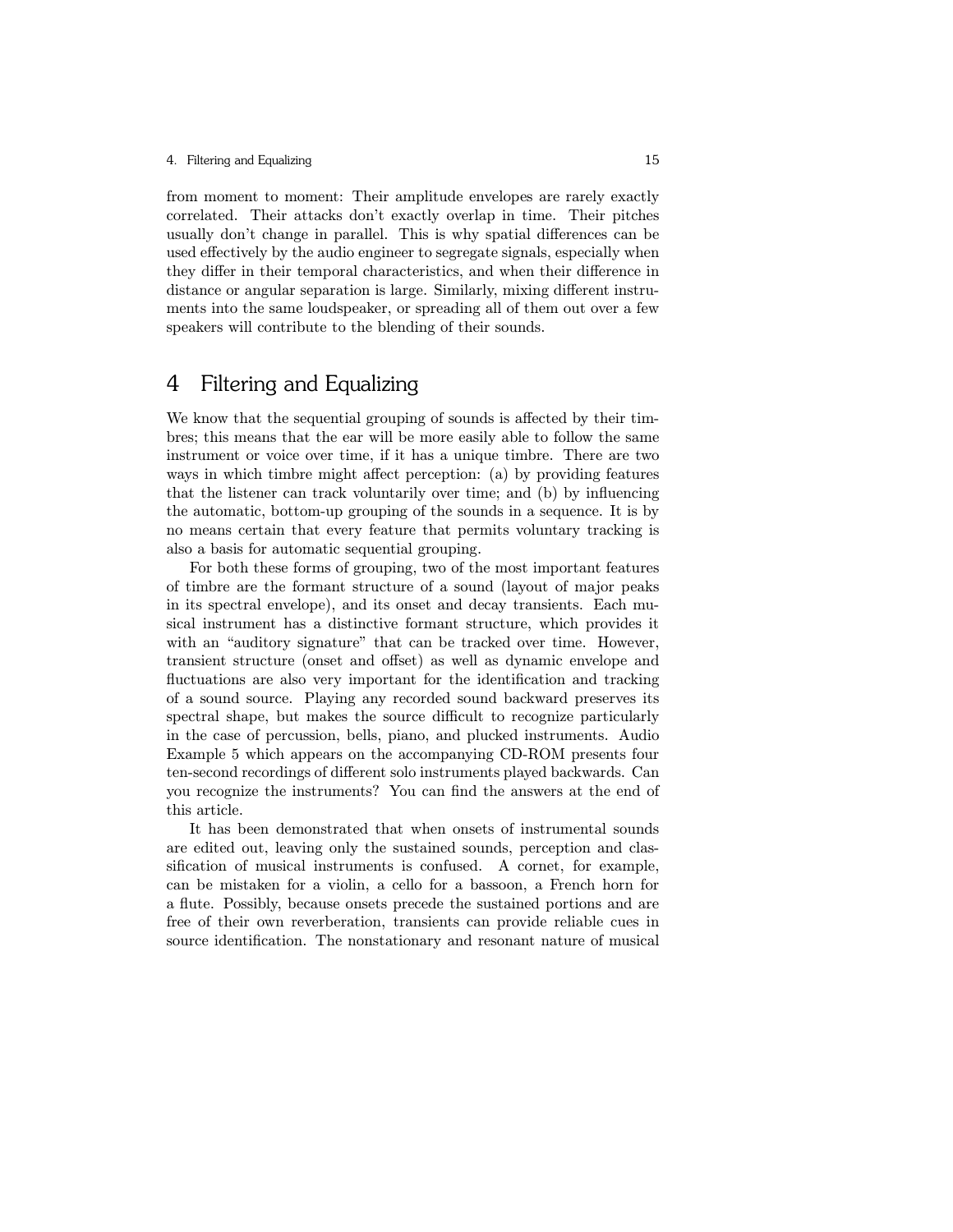sounds makes them very robust carriers of redundant auditory cues–cues that allow them to be blended together or separated by the actions of the musicians.

Other identifying features are "brightness," "sharpness," and "roughness." Brightness and sharpness are qualities of experience that occur when the high partials of a sound are of greater intensity than its low partials (an intensity relation that raises the spectral "center of gravity"). Roughness is an experience that results from the beating of the partials of concurrent sounds at unrelated rates, either because the fundamentals of the two sounds are not in good harmonic relations with one another or because the sounds, in themselves, are inharmonic. Differences in any of these qualities will allow our voluntary attention to separate individual sounds, and their similarities over time will allow the sounds from a single source to be tracked. While not all these properties have been studied in the context of automatic sequential integration, it is known that "brightness" (spectral center of gravity) influences the d (combined difference in properties) that affects sequential grouping. Filters and equalizers can play a role in accentuating differences in brightness and can modify the spectral balance of formants and transients. A gradual high-pass filter will make the sound brighter whereas a gradual low-pass filter will make it duller. Segregating sounds by artificially induced differences in brightness may be undesirable from an esthetic point of view, but filtering a short phrase or two in the music in this way could clean up a muddy stretch of sound. Conversely, bandpass filtering of two sounds with the same filter settings will increase their tendency to blend.

Since each microphone is a filter, and each microphone placement captures a different spectrum of the source, engineers responsible for recording and balance use microphone selection and placement to shape the character and aural identity of the source that will make it distinct from others. Further equalization and filtering will be used to fit, isolate, match, and blend sounds with each other depending on the musical requirements of the mix. The entire process of composing, performing, recording, and mixing involves a careful consideration of which sounds should be fused together and which should be segregated so that the music can communicate its intended purpose clearly and fully.

Filtering can also be employed to bring out the pitch of a particular instrument, A. Since only a few harmonics, particularly the low ones, are needed to define a pitch, if there is a region in the spectrum where the lower harmonics of A are not mixed with those of other instruments, boosting the intensity of this spectral region will strengthen the pitch of A. Finding such a region is easier if A is a bass instrument, whose lower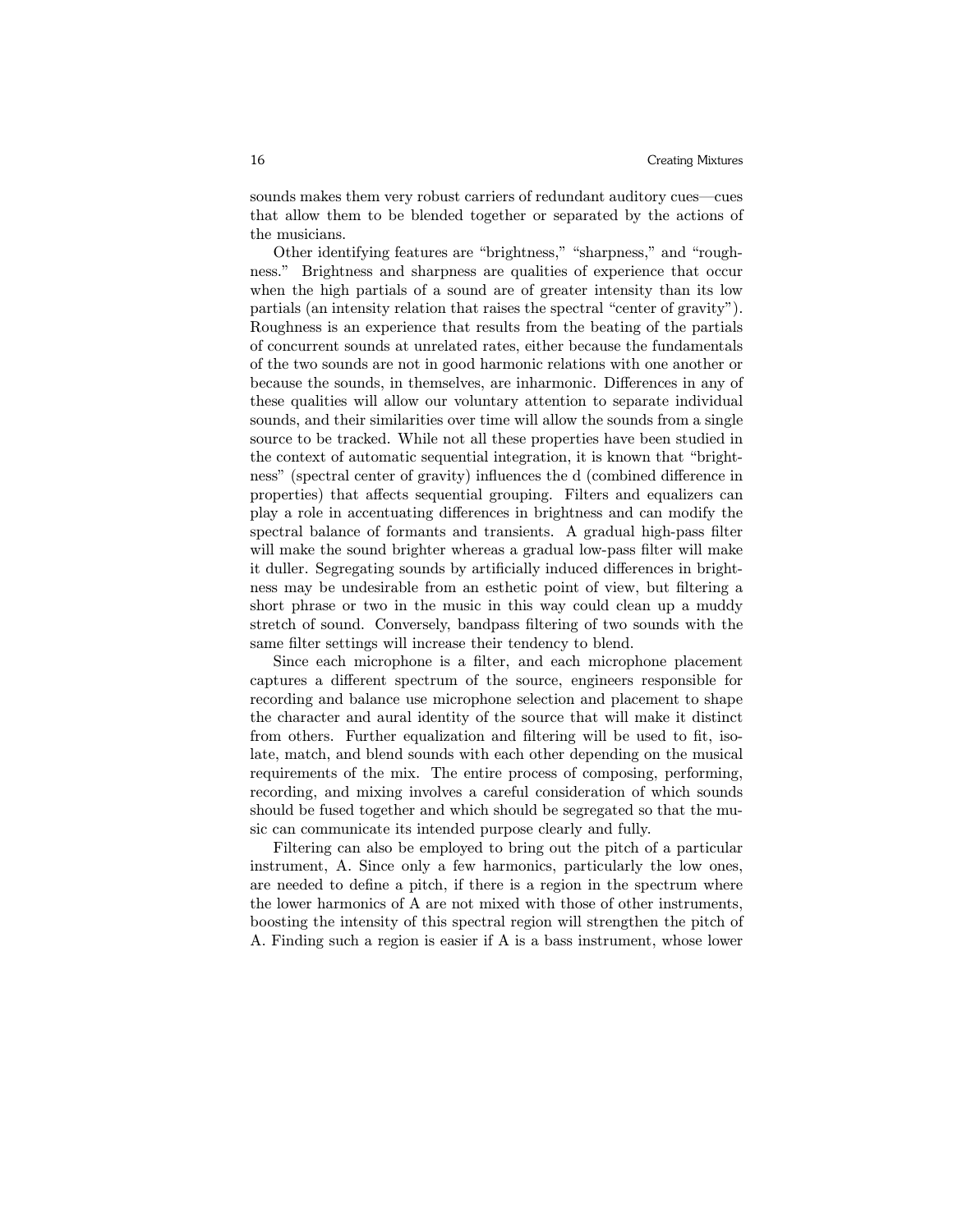harmonics are substantially lower than those of the other instruments in the ensemble.

# 5 Temporal Synchrony

By employing a rubato style, instrumentalists and vocalists take themselves out of exact synchrony with the accompanying instruments (assuming that the latter stay in synchrony with one another). This causes their sound to stand out from the rest of the ensemble. In the recording or post-production process, the recording engineer can achieve the same result by time-shifting the tracks that need to be emphasized relative to the other tracks. A delay of as little as 20 to 30 msec can be effective for an instrument whose tones have abrupt onsets that are well defined. Longer delays will be needed for slower onsets. This technique has to have musical and expressive justification and be used sparingly, perhaps causing the isolated instrument to be sometimes ahead of and sometimes behind the others. Otherwise, the time-shifted instruments will sound "out of time" and outside the context of the music.

Delaying or advancing a track with respect to others during postproduction can also be used to synchronize tracks that were recorded out of synchronization with others; this can increase the perceptual integration of the group of instruments when this is desired.

A group of similar instruments (say electric guitars) can be blended into an ensemble when their individual envelopes are trimmed into synchrony using gates or keyed (synchronous) expanders. One of the envelopes is used as a master and is imposed dynamically on the other instruments to align their onsets with that of the master.

# 6 Spatial and Pitch Motion

The recording engineer can impose common motion in order to achieve greater sense of the ensemble, and create unity out of independent sources. Modern digital and analog processors allow group modulation of gain, frequency/pitch, time delay, and spatial position. For example, all reverberation sources in the mix can be modulated (or gated) by a single source signal, producing gated reverberation. Several sources or the entire mix can be compressed in amplitude by a compressor that imposes common dynamic changes. The result is always increased blend and interdependence of sounds subjected to the commonality of motion. Common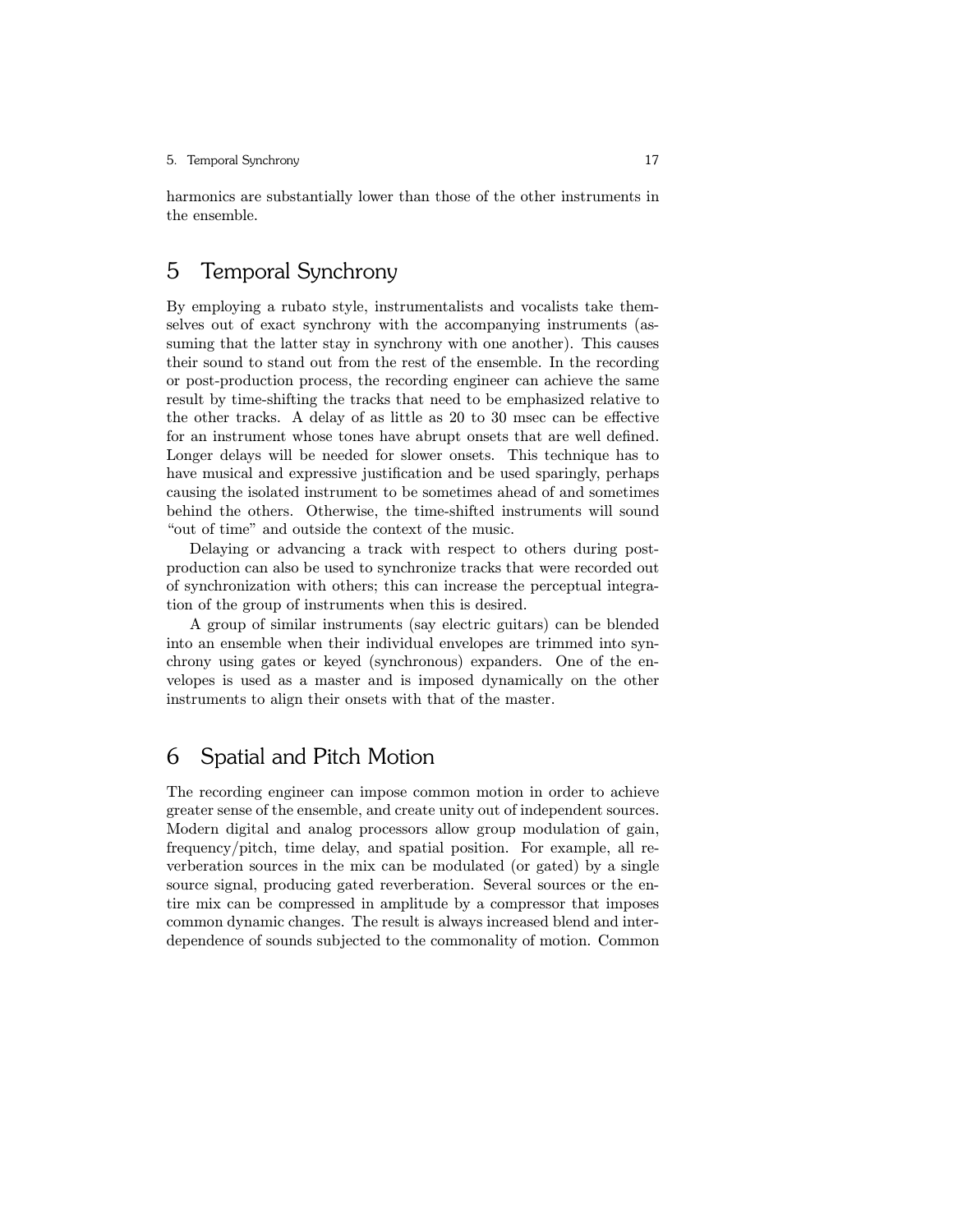spatial panning of several instruments segregates them out of the mixture and groups them in the unity of motion. Pitch modulation or Doppler modulation, achieved when sources are reproduced via a rotating Leslie loudspeaker or its digital emulation, does the same to impose distinct aural characteristics blending the sounds together. The common spectral side-bands created by modulation are derived from the individual spectra and thus bind the individual sound together.

### 7 Reverberation

Even adding reverberation to an entire signal, or just a part of it, can affect perceptual organization. It can do so in two ways:

- (1) An individual sound with reverberation added to it will stand out from a mixture (from other potentially masking sounds) because of the lengthening effect of reverberation. Reverberant decay sustains the spectral content of the source by delaying and recirculating this signal for as long as the reverberation time is set (on a digital room simulator, for example, the reverberation time indicates the time needed to achieve a 60 dB drop in reverberation level at midfrequencies). The spectral content of the source is represented in the reverberant sound and is thus available for auditory evaluation because reverberation acts as a temporary (leaky) storage of that sound. This "running reverberation" (following the source closely in time) may help the perceived continuity of a stream of sound, by strengthening sequential integration. The lengthening can especially help the auditory system to more clearly register the pitch of short notes (since the pitch computation takes time) because these notes can still be heard in the reverberation even after a quick decay of the primary source. Each distinct reverberation pattern accompanying each different sound source will help to segregate these sources from one another by providing lengthening and differentiating characteristics (spatial or timbral) to these sounds.
- (2) A mixture of sounds combined with a single reverberation derived from this mixture (by sending a number of tracks to the same reverberator) will act to blend and integrate these sounds. This is because the temporal, spectral, and spatial structure of the reverberator–either from the natural one (a room) or an artificial one (a digital room simulator)–will become the common attribute of all these sources. This common lengthening and spatializing of sounds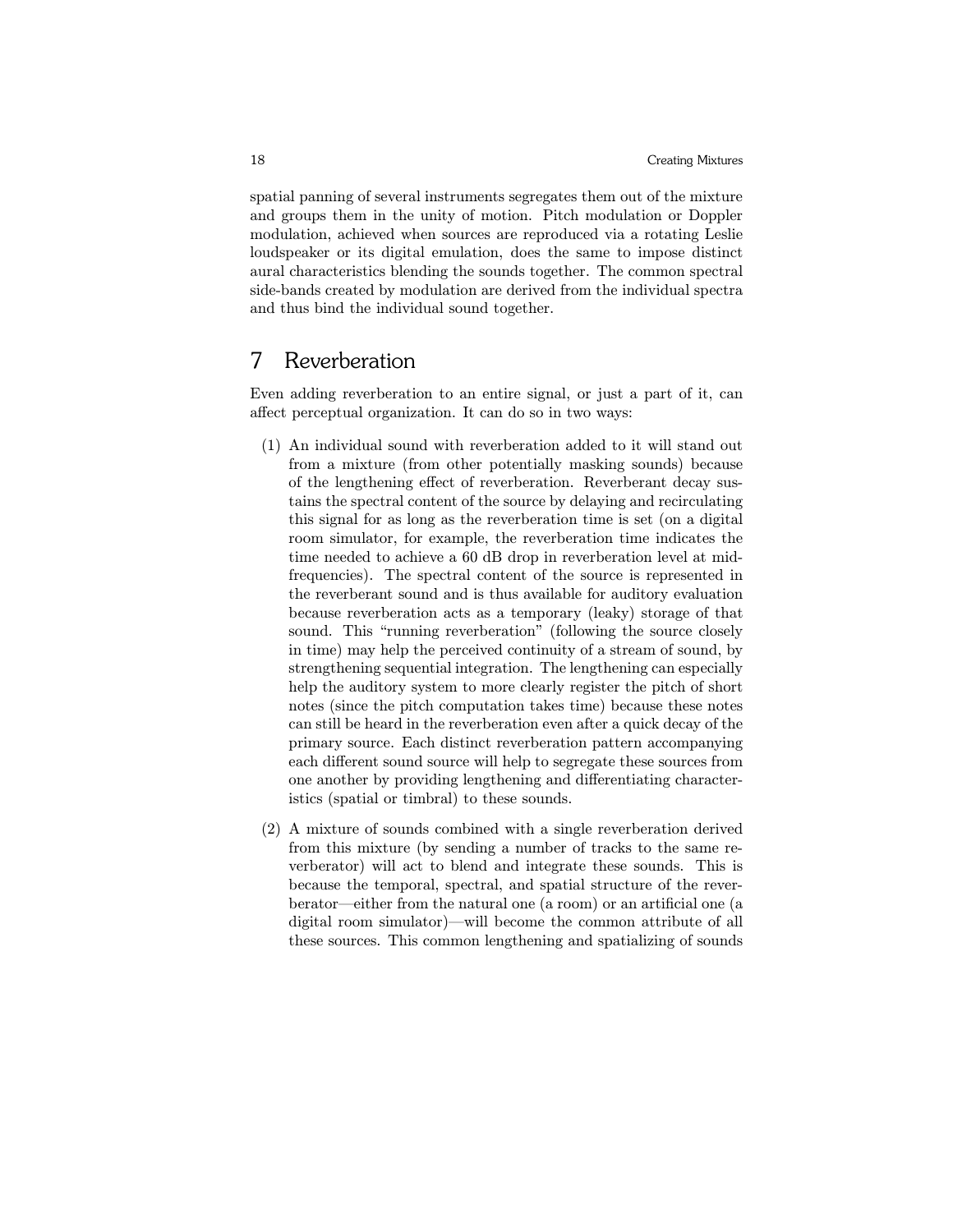#### 7. Reverberation 19

will enhance their similarity and thus promote their blending and integration. For example, background vocals should use the same reverberation if the intent is to provide a well-blended ensemble sound.

Adding the same type of reverberation to all tracks, or to the final mix, can reinforce the listener's sense that they are all in the same spatial context, lending a kind of esthetic unity to the mix. However, this effect is probably due to higher-level cognitive processes based on learning, and not on the low level, "bottom-up" processes that have been studied in ASA research, and which are believed to be innate.

It is also possible that by adding reverberation to one track (A) and not to another (B), this can help B to stand out against A, since B's attacks will be clearly heard against the smoother sound of A. This effect can be obtained in a weaker form by passing A and B through different reverberators that smooth A more than B.

For example, one reverberation  $(A_r)$  may give the impression of a small room while the other  $(B_r)$  of a large ballroom. The ASA will act to separate the two sounds, based on their reverberation difference including reverberation decay time and delay time of early reflections.

Here, we should perhaps point out that whenever the source produces sound in a large reverberant room, the auditory system subdivides the inputs into two streams. All direct sounds from the source plus the immediately following reflections that cannot be perceptually separated from them (e.g., floor reflection and that from the nearest wall or an object) are grouped to create the impression of the source. All indirect sounds created by the later arriving acoustic response from the room are grouped to produce an image of the room. Therefore, a listener is aware of the source and the surrounding enclosure as separate sounds, the source as a sequence of distinct sounds, and the enclosure as a continuous reverberation. In addition, a listener may identify and track other perceptually distinct sources such as that annoying flutter echo or a slap back from the rear or rumble of the ventilation system. All available sounds compete for membership in these perceptual structures on the basis of similarity and plausibility.

It is assumed that qualitatively similar sounds heard within the auditory system's integration limit will fuse together. The limit is generally considered to be between 5 ms and 40 ms, depending on the transient nature of the sounds, beyond which auditory fusion breaks down and the sounds are segregated [4]. Of course, strongly dissimilar sounds are able to maintain their perceptual independence and are not subject to the in-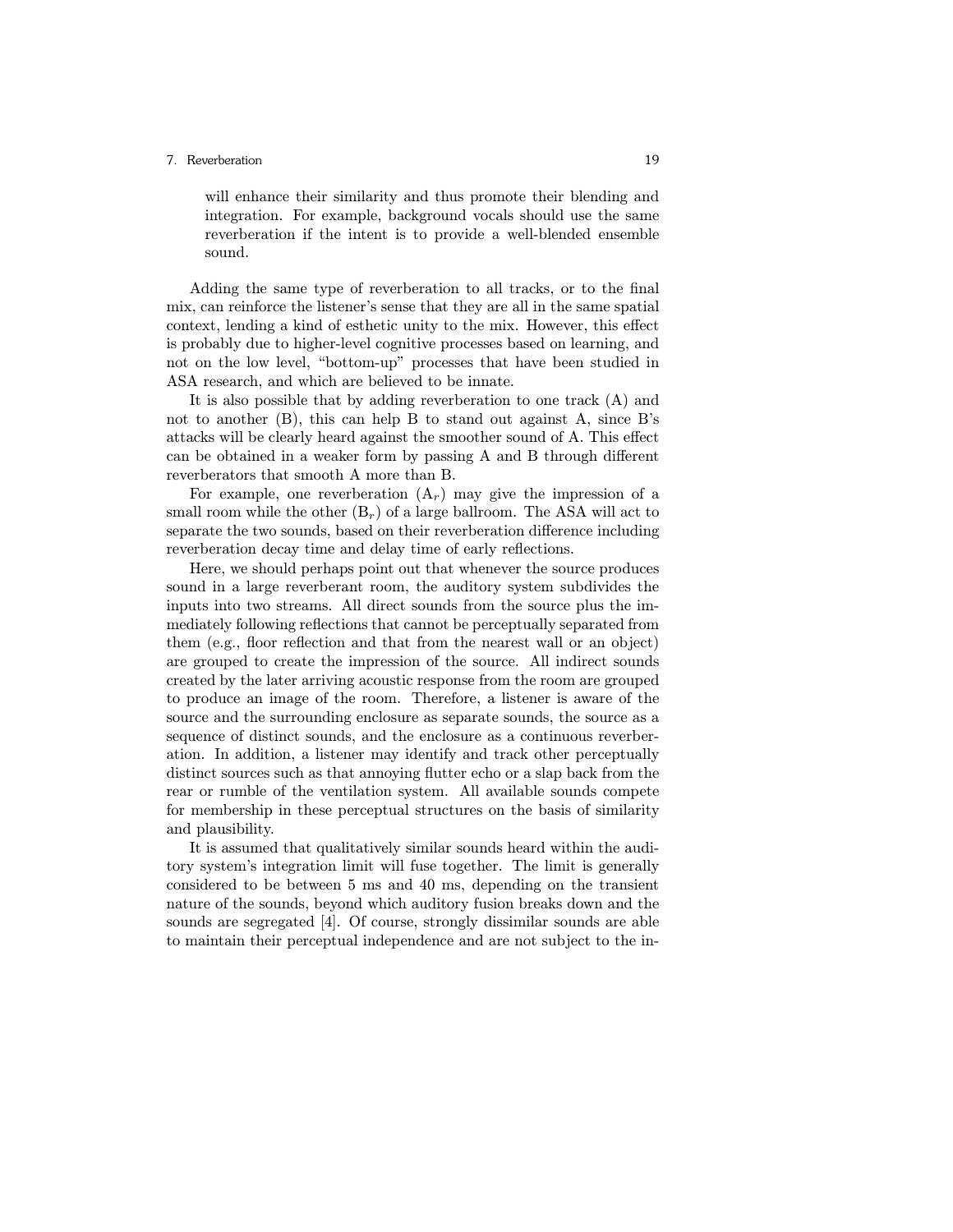tegration. Imprecise attacks in a group of instruments such as strings will be largely unnoticed, due to integration. Late attacks by instruments of different tonal characteristics (woodwinds, for example) will be more noticeable. It is considered that the permissible range of delayed starts of instruments in the orchestra is 50 ms.

Because the acoustic room response has similar tonal characteristics to those of the sound that caused it, perceptual integration of the source and early response of the room operates over a longer time span, perhaps as much as 80 ms, depending on the nature of the transients of the source. Beyond that delay, the "room sound" becomes separated from the source and is perceived independently from it. This is why we do not have a strong awareness of the acoustics in small rooms where room response decays quickly. Large rooms and concert halls provide a strong sense of a "separate" acoustic space having its distinct onset and decay pattern as if it were an independent musical instrument.

The classical recording engineer tries to capture and frame these two distinct images of source and enclosure using microphones. The pop recording engineer more often creates synthetic environments to enrich sources that have been captured in a dry studio. Both of them are fully aware that the right acoustic environment must be used to establish a unique mood and atmosphere able to enhance the intended musical illusion of time and place.

# 8 Transposing the Pitch

It is technically possible to transpose the pitch of a tone while keeping all its frequency components in the correct harmonic ratios. This processing can be used for improving the blend of tracks with one another. When a voice or instrument is out of tune with others, it has three distinct effects:

- (1) It causes some beating that can be heard as roughness.
- (2) It gives the impression of more voices (the "chorus" effect).
- (3) Since consonant harmonic relations increase perceptual fusion, and being out of tune destroys these harmonic relations, it increases the segregation of concurrent sounds that would have been in good harmonic relations had they been in tune.

A more complex effect produced by a "chorus effects processor" (usually present in DSP multieffect devices) can blend a number of distinct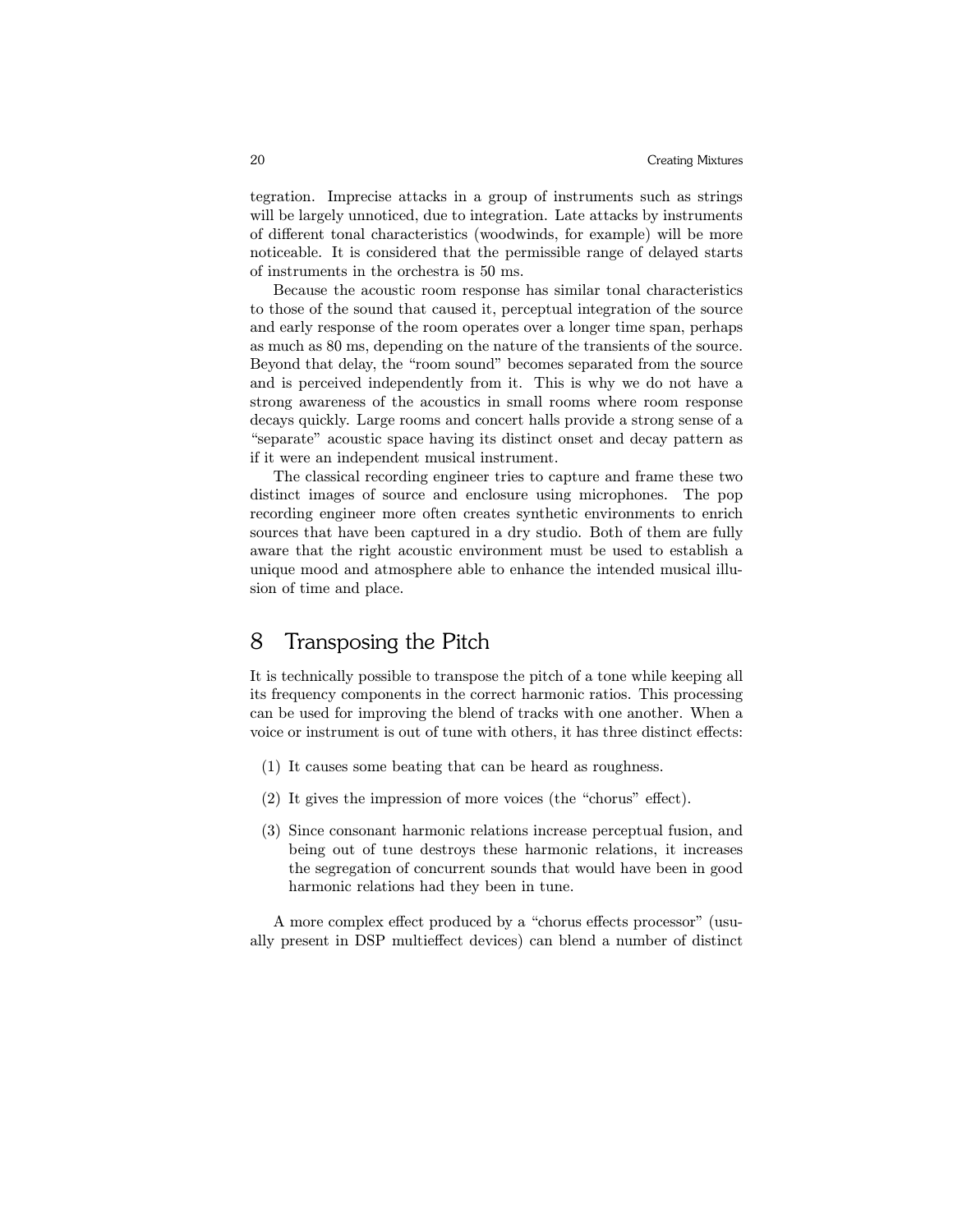#### 9. Interactions Between Modalities 21

sounds (say, a group of instruments) into a softer "mass" of sound by imposing common pitch and phase modulation.

The simple chorus effect, which is created by adding the track to itself several times, each time with a small delay, tends to "fill out" the music so that the slightly asynchronous onsets of individual instruments in, say, the violin section are lost and the instruments blend together.

In other cases, the tendency to segregate may be undesirable. For example, in polyphonic classical music, segregation of the parts is usually desired in the middle of a phrase or section of the music. However, at the ends of phrases or sections, the parts usually come together into strongly fused chords. This fusion maintains the unity of the music despite its polyphony. Good harmonic relations at these points of fusion are important; if one instrument is slightly out of tune, it is important to use pitch transposition to correct this, in order to maintain the unity of the whole. At other places, the mistuning, as long as it is not sustained for long, can be tolerated, or even appreciated. For example, mistuning may lend a desirable human voice-like quality to electronic keyboard synthesizers. An interesting example of mistuning that is perceptually desirable is that applied by piano tuners who often tune (acoustic) pianos with the low end pushed just a little too low, and the high end just a little too high, in order to achieve proper perceived interval (melodic or harmonic distance) between extreme notes of the piano. Because very high and low pitches of the piano have many inharmonic components (due to the physically imperfect nature of metal strings), equally tempered melodic tuning would cause the pitch intervals to sound too close together in the absence of additional outward stretching of pitch.

A device called a harmonizer can be used to generate chords or additional notes transposed to a chosen pitch interval relative to the original track, all playing along with that track. The harmonic chorus effect created this way has a thicker, more immediate texture, but is usually used only sparingly to support the source itself or is fed to a reverberator to support the source through gentler ambient sound.

### 9 Interactions Between Modalities

Auditory and visual perception are not two independent processes functioning in isolation. Both modalities cooperate towards improving human efficiency and ability to track "objects" and "events" in a surrounding environment. When auditory information is supported by matching visual information, or when visual information is reinforced by a matching au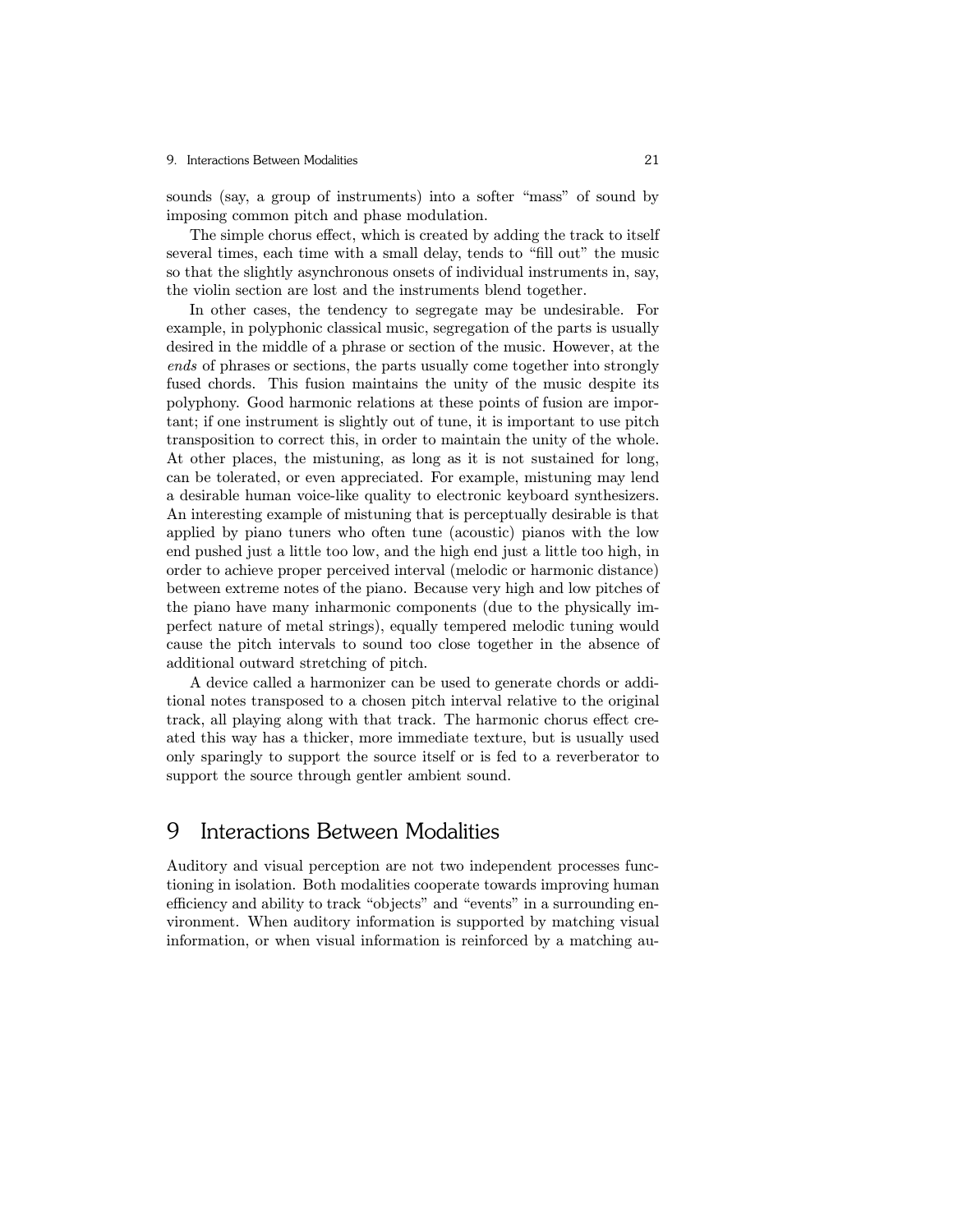ditory cue, the cooperative interaction between the modalities reinforces human awareness of the stimulus. The matching of auditory and visual data triggers perceptual synergy between modalities and promotes intermodal fusion. A powerful form of audio-visual interaction can be seen in a phenomenon called the "McGurk effect." When a video picture shows a person saying one consonant, and the audio has the person saying a different one–with the two signals appropriately synchronized–the observer hears (does not merely decide upon, but actually hears) a consonant that is maximally compatible with both sources of information, rather than hearing the sound that has been presented in the audio signal [3]. Later research has shown that the effect is very powerful. It occurs even when the auditory and visual stimuli are presented by different genders, or when the face is blurred. Even when the auditory stimuli lags behind the visual stimuli by as much as 180 ms, the McGurk effect is apparent.

This effect is taken by advocates of the "motor theory of speech perception" as showing that the speech recognition system does not use sound to recognize speech directly, but to infer the talker's vocal tract activity; then it hears the sound that this activity would have created. This is why the visual evidence can so strongly influence what is heard. From the point of view of ASA, the effect illustrates the potency of synchronizing picture and sound to achieve cross-modal integration. Movies with effective sound tracks also show the power of the same integrative force.

Another important intermodal phenomenon is the "ventriloquism" effect. When sounds are synchronized with a picture that comes from a different location, listeners hear the sound as coming from the location of the picture, or close to it [2]. This, too, appears to be automatic on the part of the listener. The pulling effect can be observed in delays of up to 200 ms, and spatial displacements of up to 30 degrees. In all cases of audiovisual integration, sound reduces the ambiguity of picture and helps to define it, while picture reduces the ambiguity of sound or its position and helps to define its purpose.

The scientific evidence of the interdependence of hearing and vision shows that this synergetic perceptual interaction depends on the matching between auditory and visual data displayed to the viewer [6].

The important matching factors are

- (1) Temporal coincidence (synchrony),
- (2) Spatial coincidence,
- (3) Congruence of auditory and visual movement,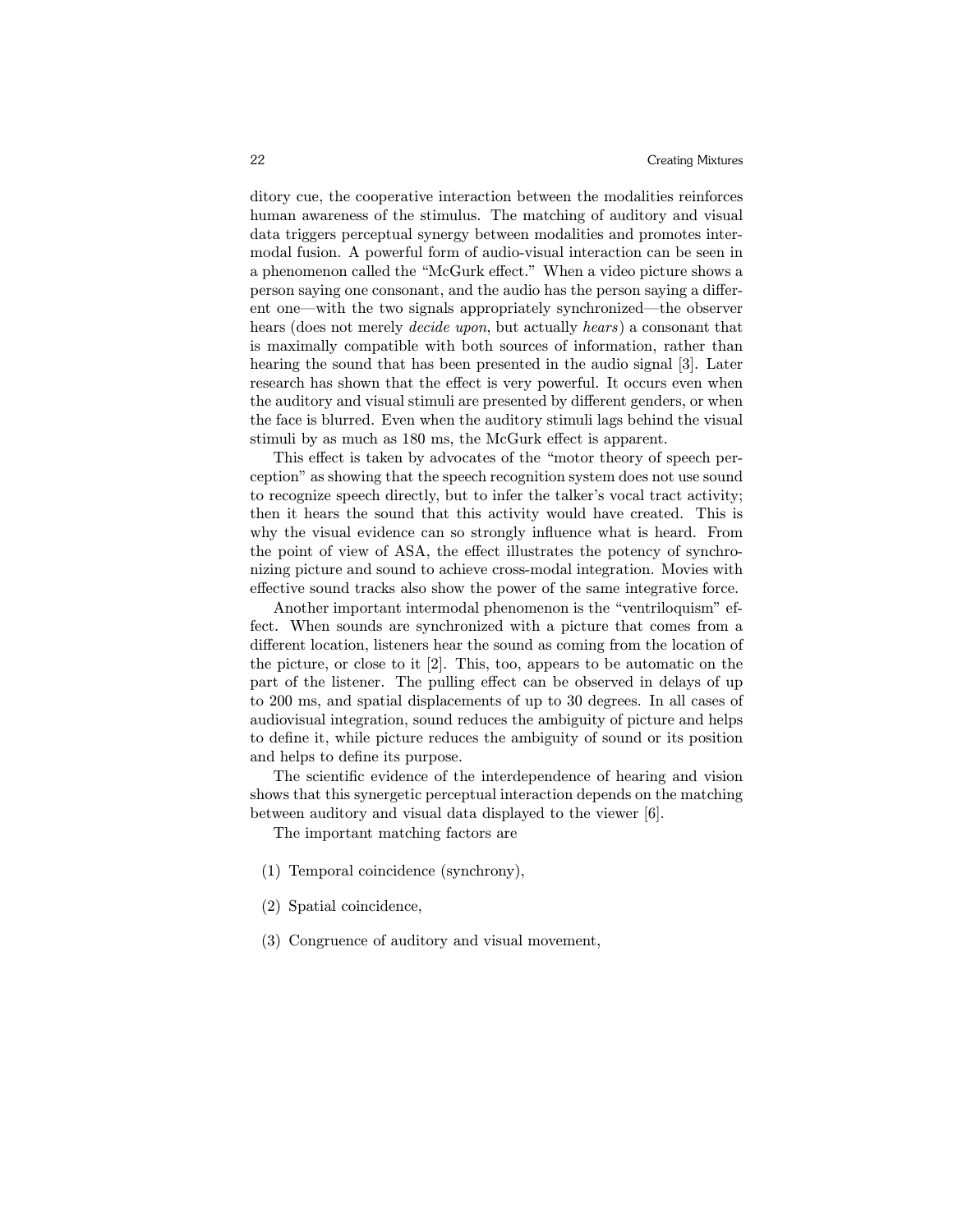#### 10. Conclusion 23

- (4) Balance between picture size and the loudness of sound,
- (5) Balance between picture quality and sound quality.

### 10 Conclusion

We hope that this exploration of the applications of ASA to music and recording will provide new insights into these rich arts and perhaps provide the craft of the recording engineer with a scientific foundation.

### 11 The Answers to Audio Example 5: Musical Instruments Heard Backwards

- (1) Trumpet
- (2) Guitar
- (3) Cello
- (4) Xylophone

These are anechoic sounds that are played backwards; so no room reverberation precedes the decay of the instrument.

The sounds were provided by Bang & Olufsen A/S and were prepared by Geoff Martin at Multichannel Audio Research Laboratory, at the Centre for Interdisciplinary Research in Music Media and Technology, and at McGill University, Faculty of Music.

# Annotated Bibliography

[1] P. L. Divenyi and S. K. Oliver. "Resolution of Steady-State Sounds in Simulated Auditory Space." Journal of the Acoustical Society of America 85 (1989), 2042—2052.

This study created a simulated auditory space by using separate "transfer functions" for the two ears, simulating, over headphones, what the listener would have heard in real free-field listening. Listeners were asked for separate localizations of two sounds presented concurrently. Relatively untrained listeners required quite large separations (perhaps as large as 60 degrees). Complex sounds were easier to separate than pure tones.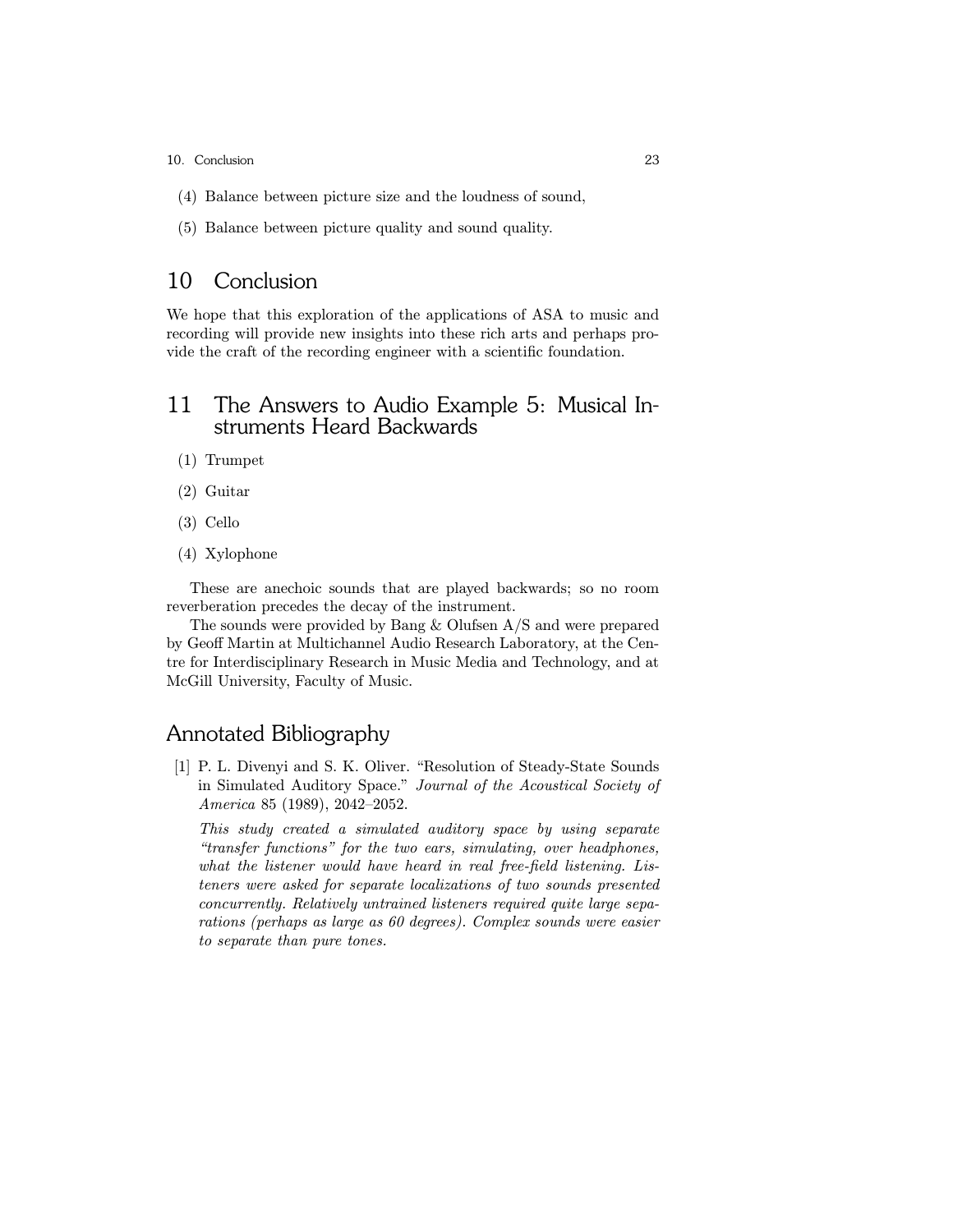[2] C. E. Jack and W. R. Thurlow. "Effects of Degree of Visual Association and Angle of Displacement on the Ventriloquism Effect." Perceptual and Motor Skills 37 (1973), 967—979.

Sounds that co-vary with visual stimulation originating at a different spatial location are localized at or closer to the visual display (the "ventriloquism" effect). This research used a display consisting of a videotape of a human speaker with the voice separated from the picture, and showed that the ventriloquism effect was greatly reduced when a lag of 200 ms was introduced between the visual and auditory stimulation. With co-variant auditory-visual stimulation, the effect operated over a separation as large as 30 degrees of visual angle.

[3] H. McGurk and J. MacDonald. "Hearing Lips and Seeing Voices." Nature 264 (1976), 746—748.

This brief paper reports the McGurk effect. It depends on the joint presentation of a video picture of a person saying one syllable and a sound track in which a different syllable is said. The resulting experience incorporates information from both sources to make a completely new percept. For example, when the picture of the face saying  $\sqrt{ga}$ is presented with the auditory syllable  $/ba/$ , the subject will perceive  $/da/$ . Like  $/ga/$ ,  $/da/$  doesn't involve a lip closure (which is absent in the picture), but it sounds more like  $/ba/$  than  $/ga/$ .

[4] H. Wallach, E. B. Newman, and M. R. Rosenzweig. "The Precedence Effect in Sound Localization." American Journal of Psychology 62 (1949), 315—336.

Showed that the upper limit of the time interval over which fusion of separate sound stimuli (presented sequentially) takes place is about 40 ms for complex stimuli such as speech or music.

[5] F. Winckel. "Music, Sound and Sensation." New York: Dover Publications, 1967.

This small, yet excellent, book translated from German, combines physical acoustics in music with the evaluation of the art of music, the subjective character of musical hearing, and the analysis of musical structures and speech. The author who himself has a thorough understanding of music provides composers, musicians, and recording engineers/producers with a better understanding of physical acoustics and psychoacoustics by reviewing, in the context of music, the astonishing sensitivity of the ear to temporal, spectral, and dynamic properties of sound.